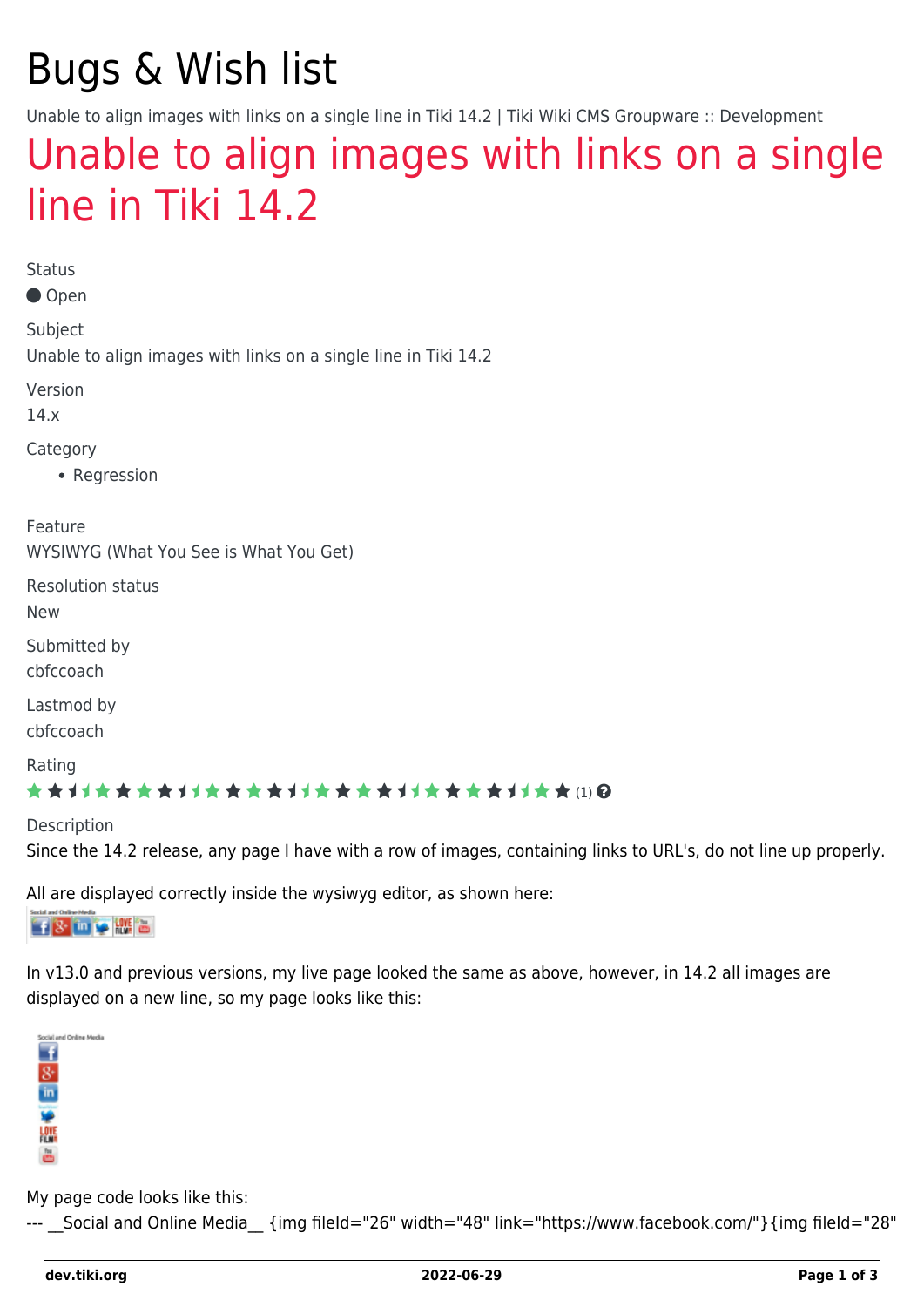#### width="48"

link="https://www.google.co.uk/url?sa=t&rct=j&q=&esrc=s&source=web&cd=1&cad=rja&ved=0CDoQFjAA&url =https://plus.google.com"}{img fileId="27" width="48" link="https://uk.linkedin.com/"}{img fileId="29" width="48" link="https://twitter.com/"} {img fileId="17" width="48" link="http://www.lovefilm.com/"} {img fileId="30" width="48" link="http://www.youtube.com/"}

What has gone wrong?

Priority

25

Demonstrate Bug (Tiki 19+) Please demonstrate your bug on show2.tikiwiki.org

Version: trunk ▼ [Create show2.tikiwiki.org instance](#page--1-0)

Ticket ID 5868

Created Monday 28 March, 2016 17:44:28 GMT-0000 by cbfccoach

LastModif Monday 28 March, 2016 17:47:47 GMT-0000

## Comments



### Gary Cunningham-Lee 29 Mar 16 08:03 GMT-0000

The reason for the changed behavior is that images added with the img plugin syntax are now getting the "img-responsive" CSS class by default. This makes them automatically resize when the page is viewed in a smaller screen, etc. But the downside of this is that the images also have a "display:block" property which means each one starts a new line in your content. You can override this by adding  $responsible="n"$  to the code for each image. I'm not sure offhand what the interface for adding an image in the WYSIWYG editor is like, but if there's an option there to turn off "responsive" image, that should be done when the image is added. (This is true for any image that you want to display inline with text.)

## Attachments

| filename                     | created | hits | comment    | version | filetype    |
|------------------------------|---------|------|------------|---------|-------------|
| No attachments for this item |         |      |            |         |             |
| dev.tiki.org                 |         |      | 2022-06-29 |         | Page 2 of 3 |